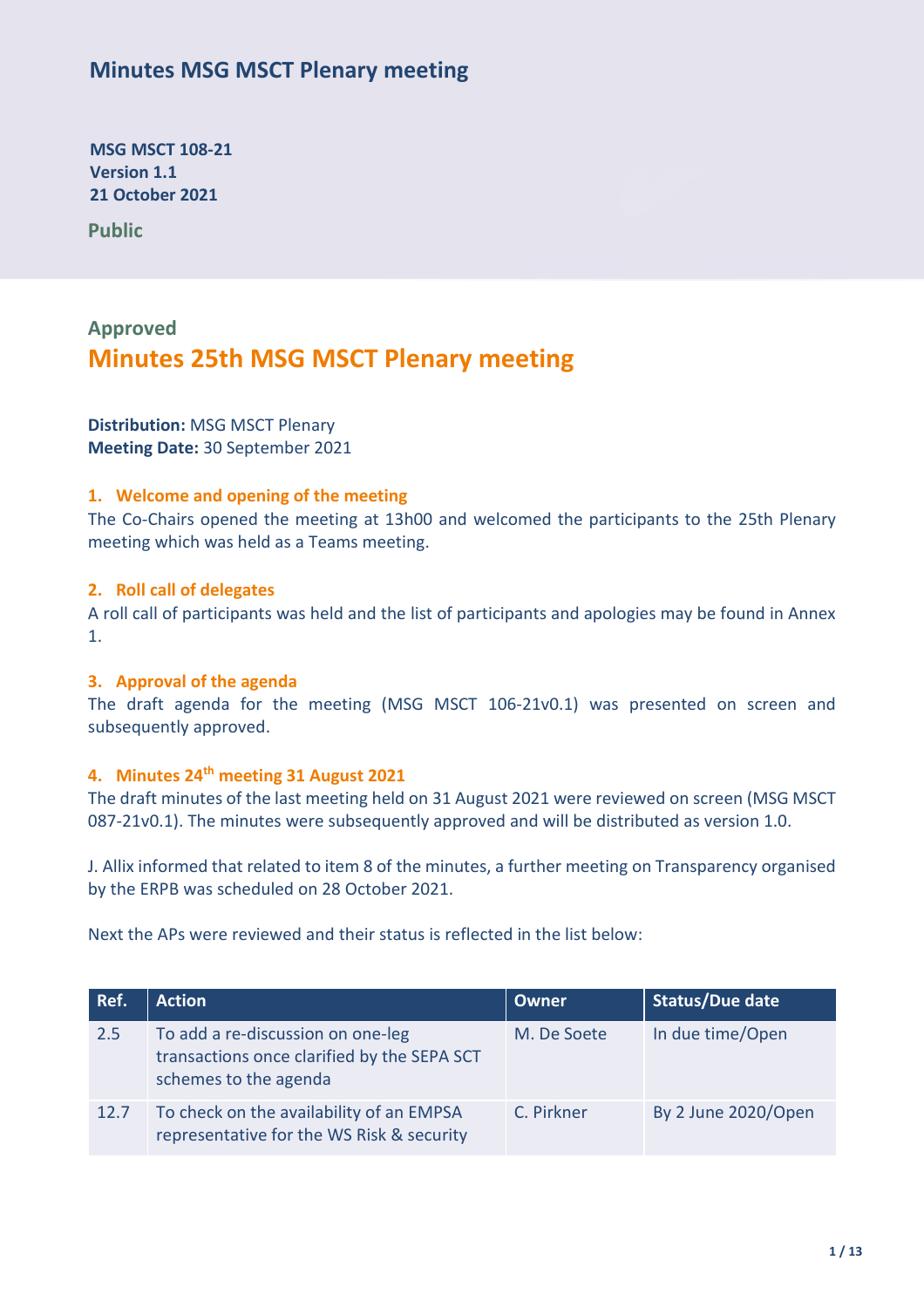| 15.2 | To put the issue of a letter to the EDPB (in<br>addition to MSG MSCT 081-20) on the<br>agenda of the next MSG MSCT Plenary<br>meeting | M. De Soete                | In due time/Postponed<br>till reply received from<br><b>EBA Q&amp;A</b> |
|------|---------------------------------------------------------------------------------------------------------------------------------------|----------------------------|-------------------------------------------------------------------------|
| 24.1 | To set up a coordination meeting between<br>the MSG MSCT and SEPA Payment Access<br><b>Account MSG (SPAA MSG)</b>                     | M. De Soete/C.<br>Godefroi | In due time Q4 2021                                                     |
| 24.2 | To distribute the updated member list for<br>the WS technical interoperability of QR-<br>codes                                        | M. De Soete                | ASAP/Closed                                                             |
| 24.3 | To put the analysis of the EBA reply to<br>question 2020_5366 on the agenda of the<br>next WS meeting Risk & security                 | M. De Soete                | In due time/Obsolete                                                    |
| 24.4 | To distribute the updated 2021 workplan                                                                                               | M. De Soete                | ASAP/Closed                                                             |
| 24.5 | To set up a Teams meeting between the<br>Chairs/Co-Chairs/Vice Chair of MSG MSCT,<br><b>ECSG and nexo</b>                             | M. De Soete                | <b>End September</b><br>2021/Closed                                     |
| 24.6 | To put the update of the MSCT roadmap on<br>the agenda of the next MSG MSCT Plenary<br>meeting                                        | M. De Soete                | On 30 September<br>2021/Closed                                          |
| 24.7 | To update the MSG MSCT Plenary meeting<br>schedule and send out Outlook invitations<br>for the additional meetings                    | M. De Soete                | ASAP/ see also<br>annex/Closed                                          |

Related to AP24.5, the Plenary was informed this coordination call was held on 29 September 2021. It was recognised that on some items in ERPB/2020/034 progress was made by the MSCG MSCT and the JTF MSG MSCT/ECSG but that decisions on a way forward for the remaining work was depending on a number of external factors. A new follow-up coordination call will be set up in the 2<sup>nd</sup> half of October 2021 to prepare a status report for the ERPB meeting.

The following new AP was agreed:

| AP25.1 To prepare a status on document | P. Spittler/M. | By 15 September 2021 |
|----------------------------------------|----------------|----------------------|
| ERPB/2020/034 as input to the next     | De Soete       |                      |
| coordination call                      |                |                      |

## **5. QR-codes for instant payments at the POI**

The Secretariat informed that the participation of the European Payments Initiative (EPI) to the dedicated work-stream was approved by the Plenary by e-mail. The updated composition of the WS was shared with the Plenary prior to the meeting. She further informed that in view of the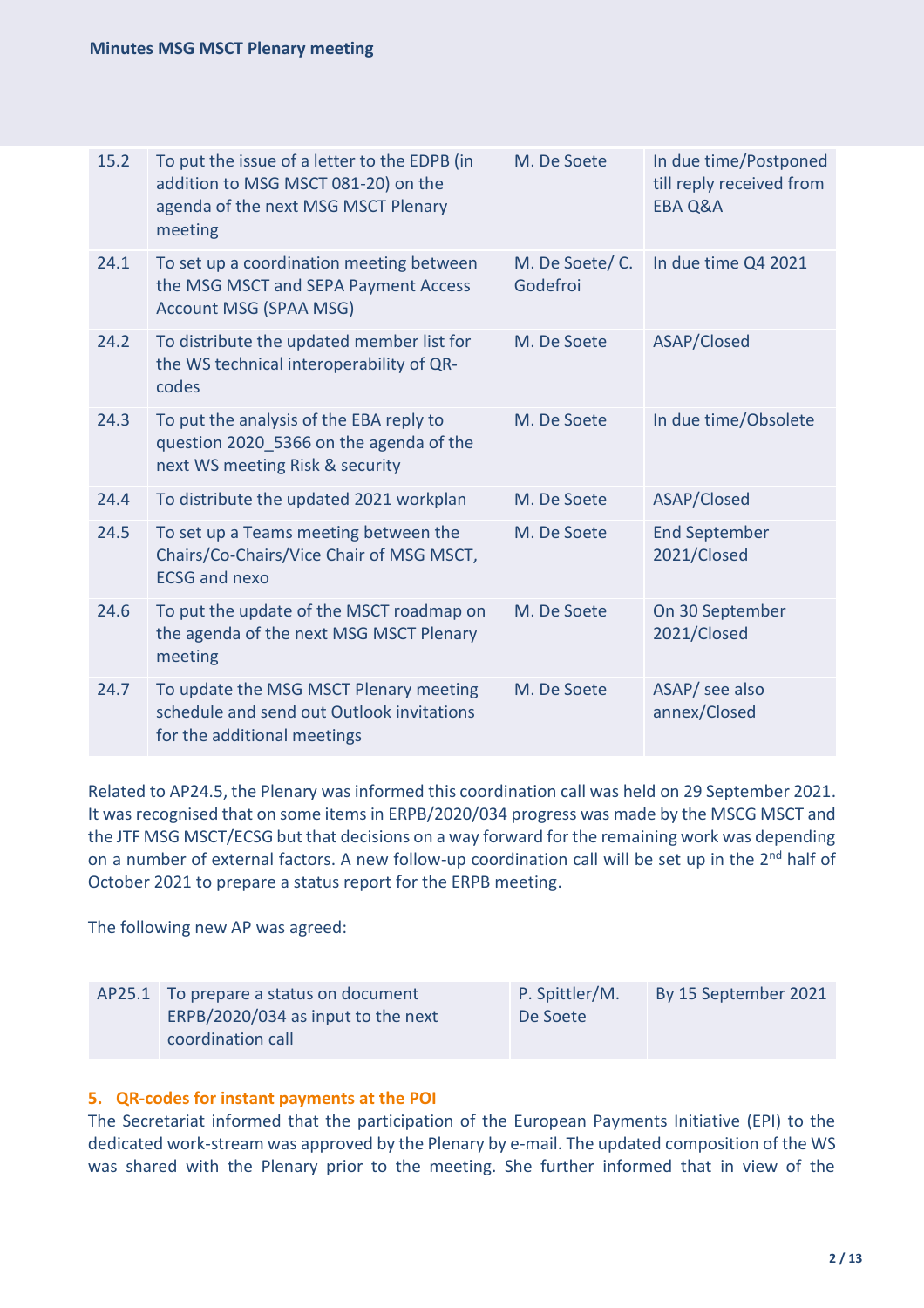presentation that was given by AliPay/Ant Group during the 2<sup>nd</sup> WS meeting, the WS decided to invite them to the next WS meeting on 4 October 2021.

The agenda and reports of the two WS meetings held in September 2021 were shared for information with the Plenary prior to the meeting. No specific questions related to these documents were raised.

The Secretariat presented on screen the updated presentation that was discussed in the WS on the Standardisation and governance of QR-codes for IPs during their last meeting. She explained that the WS considered the standardisation and governance of QR-codes for IPs as twofold:

- The development of the technical standard for QR-codes for IPs at the POI that should be submitted to an International Standardisation Body to become an International Standard for which the maintenance is managed by this International Standardisation Body.
- The registration and issuance of an identifier to the IP service providers (used for routing purposes in the QR-codes for interoperability of IPs) which could be done by a registration authority operated by a 3rd party (possibly under the auspices of the Interoperability Framework for IPs at the POI, ISO or CEN) and the governance of IP service providers, including their eligibility for registration, which should become part of the governance of an Interoperability Framework for IPs at the POI.

For each of these two topics, a schematic overview was developed that illustrates the processes to be followed. It was further mentioned that after the submission of the QR-code standard to the ERPB, it would be beneficial, to ensure a wider market review and future adoption, to undertake a public consultation on the document. This could be done through the EPC website, subject to EPC Board approval. The Plenary agreed on the proposed way forward. The presentation would be further discussed and reviewed during the WS meeting on 4 October 2021.

| AP25.2 To distribute the updated presentation | M. De Soete | <b>ASAP</b> |
|-----------------------------------------------|-------------|-------------|
| <b>MSG MSCT 100-21</b>                        |             |             |

Next, the Secretariat informed about the answers received from the EBA on Q&A questions 2020 5476 and 2020 5477. Those answers have an impact on the content of the QR-codes. Since more in particular, the CustomerID cannot be put in cleartext in the payer-presented QR-code, some of the options in the content of this type of QR-code as defined in ERPB/2020/026 would need to be removed. J. Allix expressed his appreciation that the EBA had followed the reasoning made by the MSG MSCT. R. Ohlhausen questioned the logic followed by the EBA, which to his opinion was only valid for PSP generated QR-codes and he suggested that the options including the CustomerID in cleartext should be maintained for QR-codes which are not generated by PSPs and which would therefore not be covered by the EBA response. The Secretariat checked whether any other participant to the Plenary meeting supported this view which was not the case. The EBA answers would be further analysed during the WS meeting on 4 October 2021.

The following AP was agreed: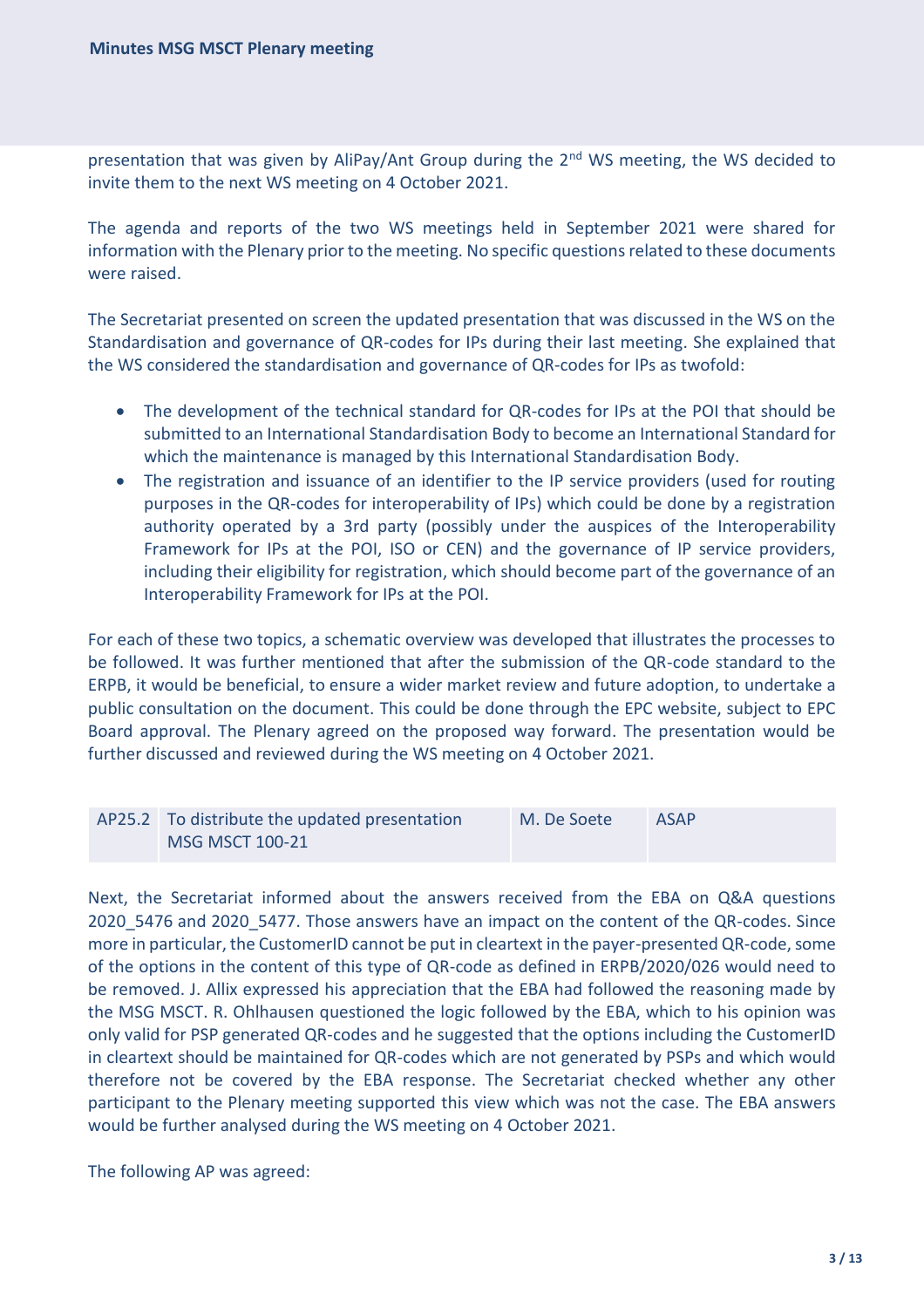| AP25.3 To distribute an overview on the status of | M. De Soete | <b>ASAP</b> |
|---------------------------------------------------|-------------|-------------|
| the EBA Q&A questions                             |             |             |

The Secretariat introduced the 1<sup>st</sup> draft of the deliverable under preparation on the QR-codes based on the presentation MSG MSCT 100-21. She explained that this draft did not yet take the EBA replies (see above) into account. The Plenary agreed to the proposed structure and content of the document. The document would be reviewed in detail during the WS meeting on 4 October 2021. The Plenary was further informed about a section that would address the gaps with other QR-codes such as AliPay and EMVCo, subject to inputs being received. It was agreed that this would be "nice to have" but M. Plooij re-iterated that the focus should be to deliver in a timely manner what was requested by the ERPB.

The following AP was agreed:

| AP25.4 To distribute the updated document MSG | M. De Soete | By 15 October 2021 |
|-----------------------------------------------|-------------|--------------------|
| MSCT 107-21 after the next WS meeting         |             |                    |

#### **6. Joint meeting WS MSCT use cases and MSCT technical interoperability**

The Plenary was informed about this meeting held on 20 September 2021 for which the agenda and report were shared with the Plenary prior to the meeting. The main focus of this joint meeting was a review of a presentation prepared by EuroCommerce on deferred payments (MSG MSCT 104-21). In view of time constraints and since this presentation requires a number of updates to be made by EuroCommerce, it was not reviewed during the Plenary meeting.

The joint WSs meeting also reviewed the EBA reply to the question 2020\_5366 and came to the conclusion that first a clarification needs to be obtained from the EBA on proximity versus remote payments for MSCTs (see EBA Q&A 2020\_5367) before an impact analysis could be made on some MSCT use cases, more in particular on some so-called offline use cases whereby the payer's mobile device does not have a mobile internet connection. As a consequence, it was also decided to cancel the meeting of the WS Risk & security on 21 September 2021, since this meeting was devoted to an impact analysis of the EBA replies on the MSCT IG (EPC 269-19v1.14).

#### **7. Meeting JTF MSG MSCT / ECSG on Consumer selection of preferred payment instrument**

V. Vlad, the Secretary to the JTF, joined the meeting to provide a status update on the progress made in this group. The agenda and minutes of the JTF meetings held in September were shared with the Plenary prior to the meeting. No specific questions related to these documents were raised.

First of all, the ECSG input addressed to the MSG MSCT was reviewed on screen (MSG MSCT050- 21). This document raises concerns regarding the development of requirements based on the principles included in the report ERPB/2020/027, in view of the difference in maturity of card payments versus IPs at the POI. As an example, the document mentions that in the IP area there do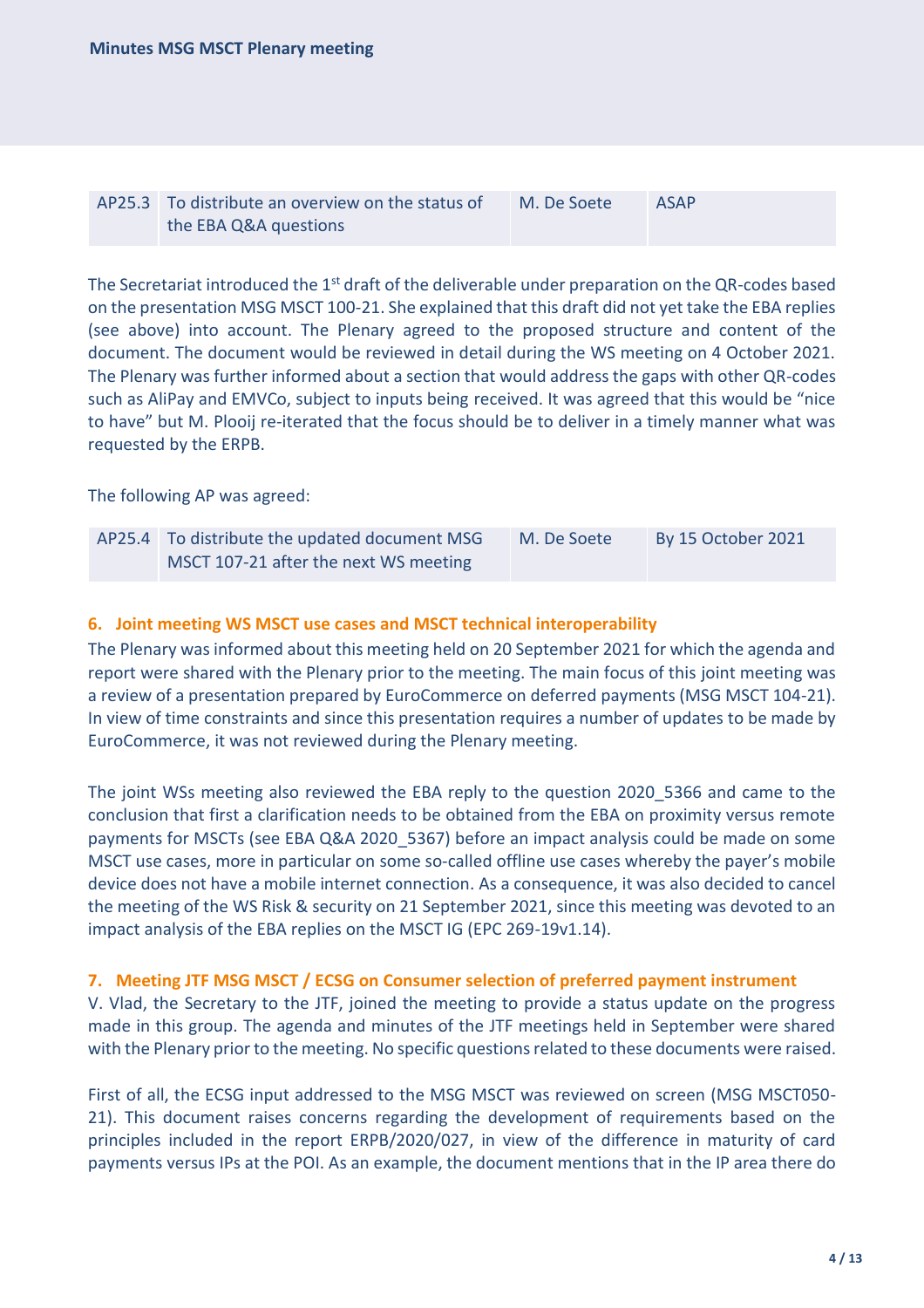exist detailed technical requirements for the current national solutions in the market, but not for the implementation of a common European SCT Inst based solution that the JTF need to compare and contrast with cards in the selection process at POI. For the inter-PSP space this is defined, but not yet for POI. In view of this hurdle, the document presents a way forward, including the specification of a limited number of requirements, appropriate to the level of maturity of IP at POI today, complemented with guidelines in the form of examples of how cards and IP at POI can coreside.

The Co-Chair, D. I. Flatraaker said it was important that the JTF leverages the work already done by the MSG MSCT which is reflected in the MSCT IG. The Secretariat mentioned that the immaturity is not only on the IP side, the ECSG's SEPA Cards Standardisation Volume only address contactless payments based on NFC, there are no common specification for QR-code based card payments.

The MSG MSCT agreed on the proposed way forward by the ECSG and recognised that further work beyond November 2021 may be needed on this topic.

The current version of the deliverable on Consumer selection of preferred payment instrument (MSG MSCT 045-21) was briefly introduced. The Secretariat suggested to involve the mobile payment providers present in the various WSs of the MSG MSCT in the review of this document which was accepted by the Plenary meeting.

The following APs were agreed:

| AP25.5 To distribute the current document MSG<br>MSCT 054-21 for review to mobile payment<br>service providers in the MSG MSCT | M. De Soete | On 4 October 2021      |
|--------------------------------------------------------------------------------------------------------------------------------|-------------|------------------------|
| AP25.6 To distribute the updated document MSG<br>MSCT 054-21 to MSG MSCT Plenary                                               | M. De Soete | After next JTF meeting |

### **8. Review MSCT roadmap**

The Secretariat presented the updated roadmap she prepared for review (MSG MSCT 089-20v1.2) during the meeting. This updated version reflected the change in priorities in view of the ERPB request for the work on the QR-codes and some perceived changes in the market. The Plenary discussed some further changes needed to the tables 3 and 4. Next they discussed a possible extension of the mandate of the MSG MSCT, which currently runs till end December 2021. It was considered to be important to ask for such an extension in view of a number of factors, including the work needed on NFC based MSCTs, the late EBA replies to the Q&A questions, the coordination needed on MSCTs with the on-going work on the RTP scheme and the development of the SEPA API access scheme, the potential public consultation on the QR-code standard, and the further work required on Consumer selection of preferred payment instrument.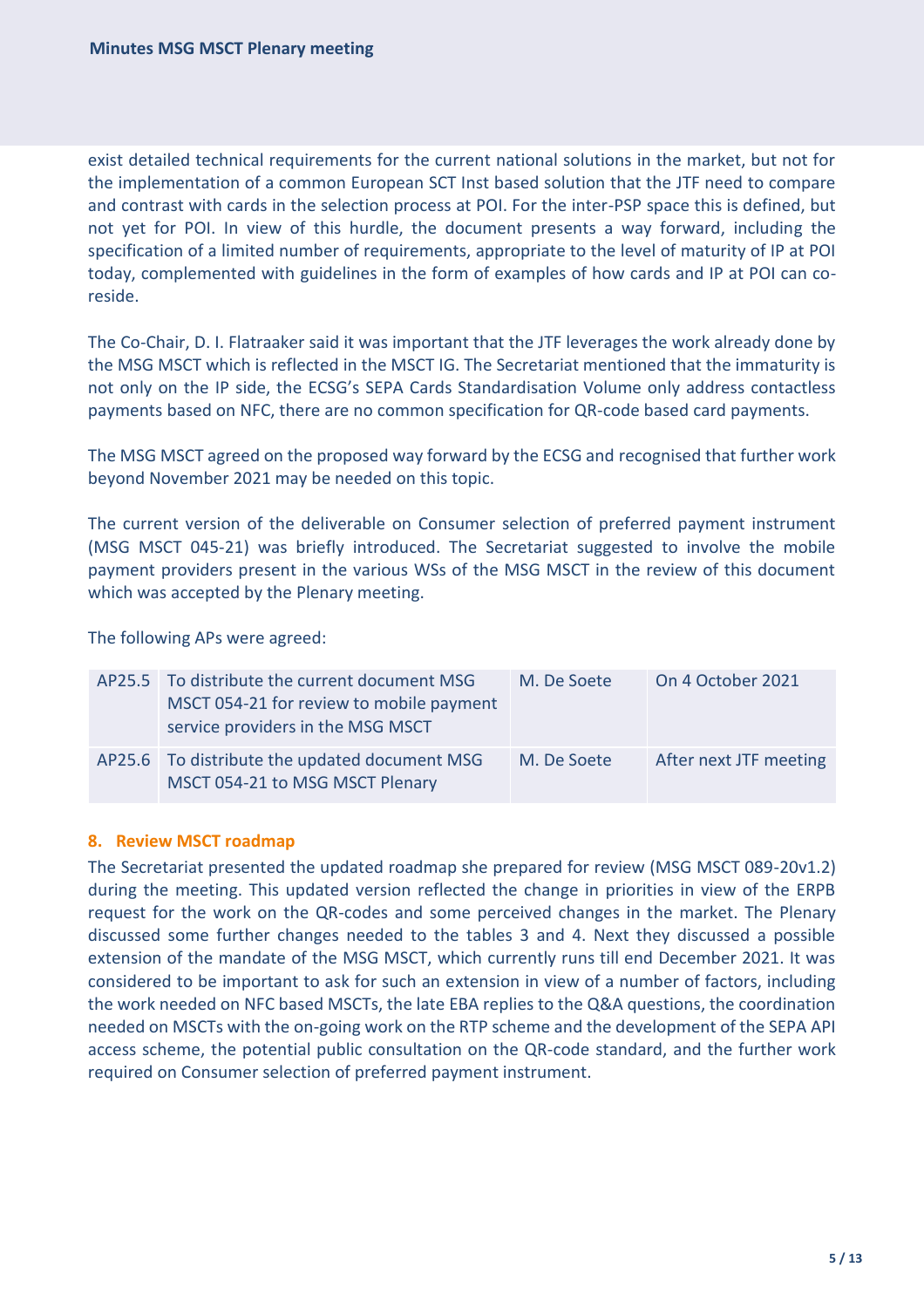The following APs were agreed:

| AP25.7 To update the MSCT roadmap with changes<br>agreed during the Plenary meeting                                                  | M. De Soete | <b>Before next Plenary</b><br>meeting |
|--------------------------------------------------------------------------------------------------------------------------------------|-------------|---------------------------------------|
| AP25.8 To prepare a draft proposal for MSG MSCT<br>mandate extension to the EPC Board, for<br>review during the next Plenary meeting | M. De Soete | <b>Before next Plenary</b><br>meeting |

## **9. Liaison and monitoring**

*EMPSA* No update was available.

## *EPI*

The group was informed that EPI was invited to provide a presentation during the next WS meeting on QR-codes. No further update was available.

### **10. A.O.B.**

M. De Soete reminded about the deadline of 7 October 2021 for the public consultation on the MSCT IG (EC269-19v1.14). It was agreed that any comments of a more general nature should be addressed by the Plenary. Dedicated meetings of all three work-streams have been scheduled in the 2nd half of October 2021 to analyse the other detailed comments received (see Annex 3).

The following AP was agreed:

| AP25.9 To prepare a consolidated overview of | M. De Soete | Before next Plenary |
|----------------------------------------------|-------------|---------------------|
| comments received on public consultation     |             | meeting             |
| MSCT IG (EC269-19v1.14)                      |             |                     |

The next MSG MSCT Plenary meeting on 20 October 2021 from 9h00 till 12h00 was re-confirmed.

### **11. Closure of the meeting**

The Co-Chairs closed the meeting at 16h00 and thanked all attendees for their active participation.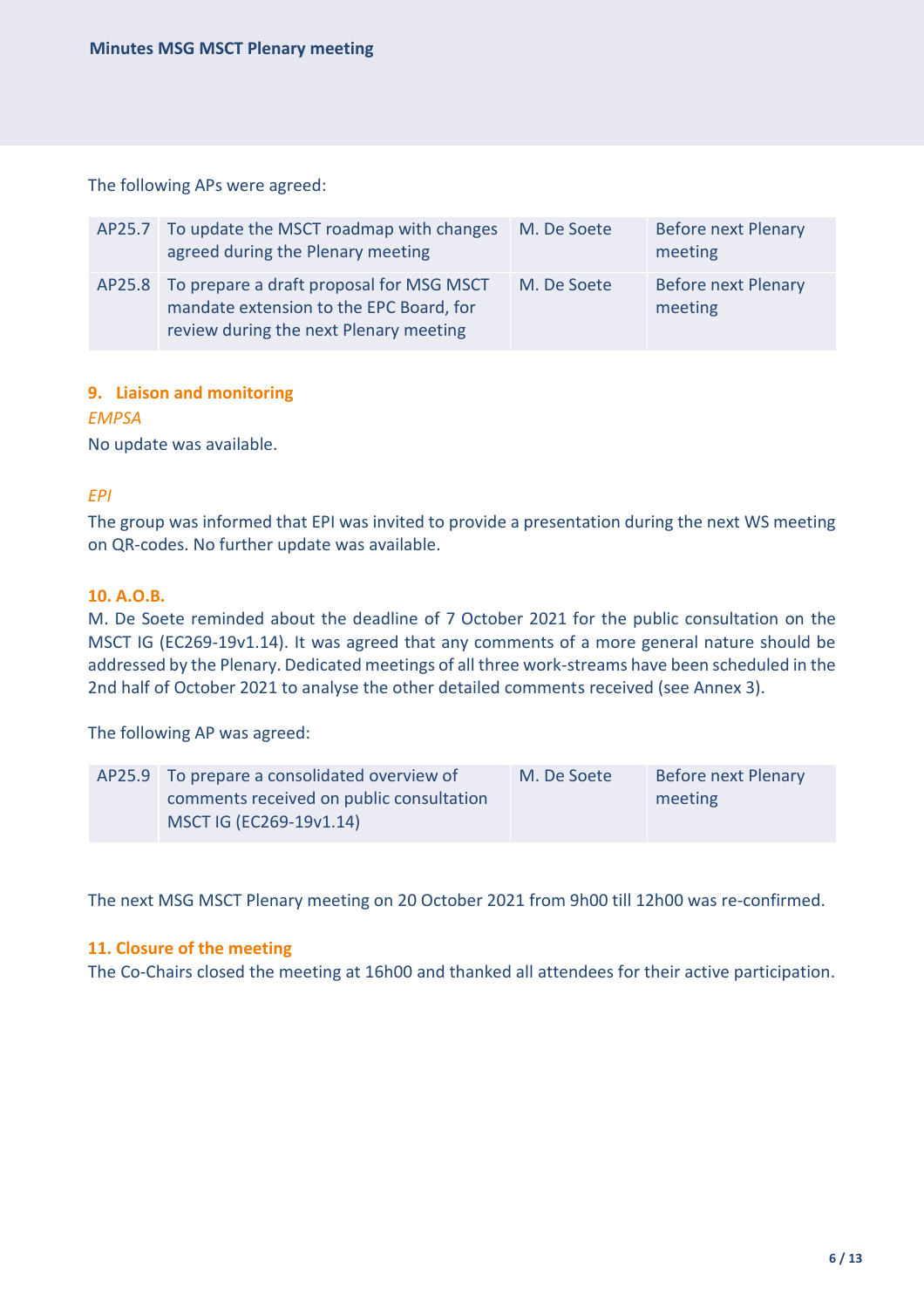## **Annex 1: Participants list**

| <b>Name</b>                    | <b>Affiliation</b>                           | <b>Attendance</b> |
|--------------------------------|----------------------------------------------|-------------------|
| <b>Co-Chairs</b>               |                                              |                   |
| Dag-Inge Flatraaker            | EPC (DNB Bank)                               | Yes               |
| <b>Pascal Spittler</b>         | EuroCommerce (Ikea)                          | Yes               |
| <b>EPC</b>                     |                                              |                   |
| <b>Patrice Hertzog</b>         | <b>Crédit Mutuel</b>                         | Yes               |
| Harris Monteiro da Silva       | Crédit Agricole                              | Yes               |
| <b>Richard Walsh</b>           | <b>BPFI</b>                                  |                   |
| <b>Meelis Nurk</b>             | <b>Estonian Banking Association</b>          |                   |
| José Vicente                   | Millennium bcp                               | Yes               |
| <b>Philippe Evenot</b>         | La Banque Postale                            | <b>Apologies</b>  |
| Andrea Cogerino                | ABI (Intesa)                                 | Yes               |
| <b>Vendors / Manufacturers</b> |                                              |                   |
| <b>Guido Hogen</b>             | <b>Smart Payment Association</b><br>(Thales) | Yes               |
| <b>Andrew Pankratov</b>        |                                              |                   |
| alternate:                     | OpenWay                                      | Yes               |
| <b>Dmitry Yatskaer</b>         |                                              |                   |
| <b>Service Providers</b>       |                                              |                   |
| Ivo Broeren                    | Payconiq                                     | <b>Apologies</b>  |
| <b>Marco Polissi</b>           |                                              |                   |
| alternate:                     | SIA S.p.A.                                   |                   |
| Jean Philippe Joliveau         |                                              |                   |
| Dan Axelsson                   |                                              | <b>Apologies</b>  |
| alternate:                     | Getswish                                     |                   |
| <b>Anders Edlund</b>           |                                              |                   |
| Gianpiero Caretti              |                                              |                   |
| alternate:                     | <b>TAS Group</b>                             |                   |
| Paolo Martino                  |                                              |                   |
| Grzegorz Leńkowski             | <b>National Clearing House KIR</b>           |                   |
| <b>Ralf Ohlhausen</b>          | <b>ETPPA</b>                                 | Yes               |
| <b>Fanny Rodriguez</b>         | <b>ETPPA</b>                                 | Yes (partly)      |
| <b>Christian Pickner</b>       |                                              |                   |
| alternate                      | <b>EMPSA (Bluecode)</b>                      |                   |
| <b>Peter Neubauer</b>          |                                              |                   |
| <b>Esteban Martin</b>          | Mastercard                                   | Yes               |
| <b>Andy Fulton</b>             |                                              | Yes               |
| alternate:                     | <b>Visa</b>                                  |                   |
| <b>Agnes Revel</b>             |                                              |                   |
| Alex Saiz Verdaguer            | Monei                                        | Yes               |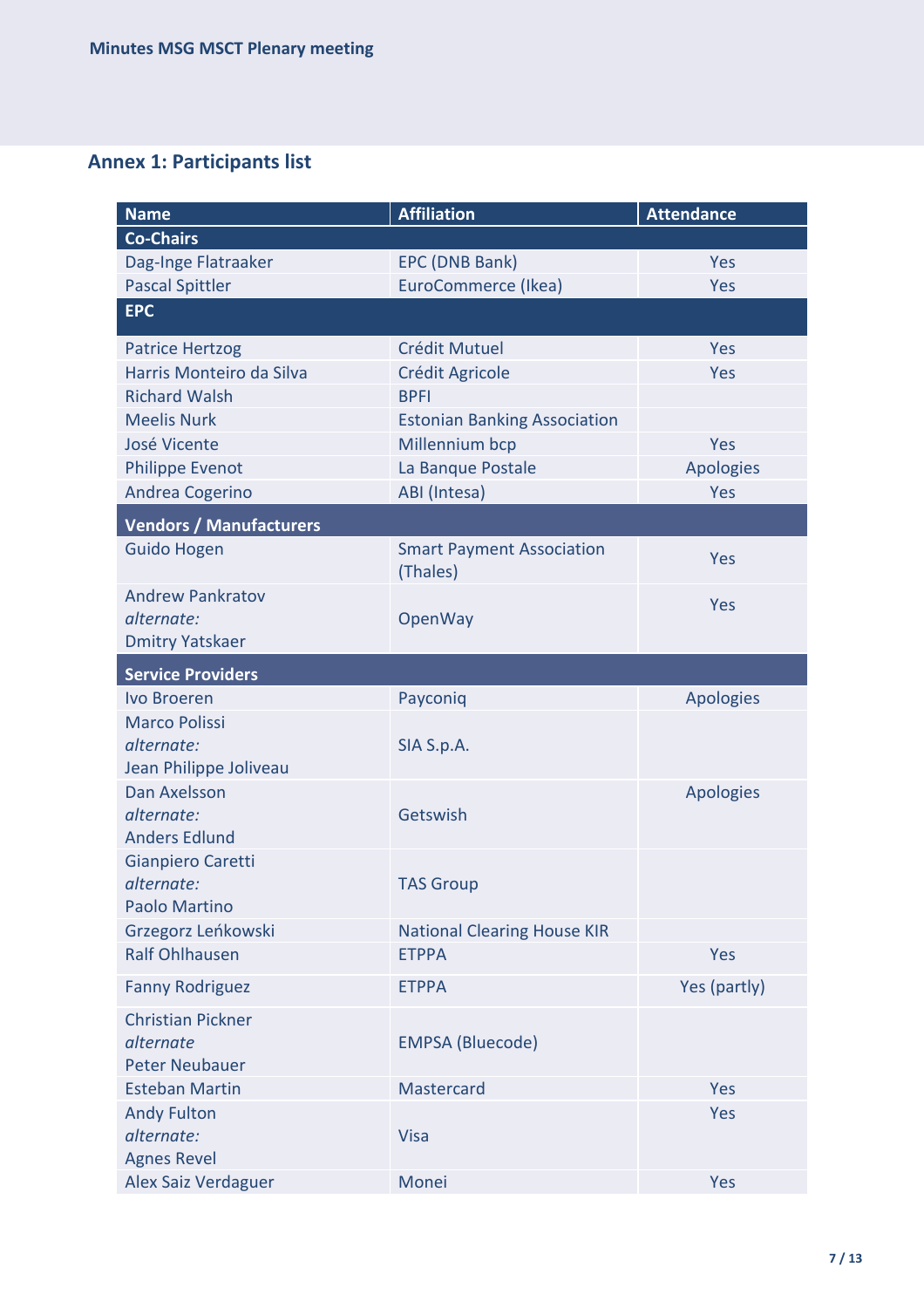| alternate:<br><b>David Molina</b>                         |                               |                          |
|-----------------------------------------------------------|-------------------------------|--------------------------|
| <b>Andrew Foulds</b>                                      |                               |                          |
| alternate:                                                | <b>Fiserv</b>                 |                          |
| <b>David Chance</b>                                       |                               |                          |
| Lauren Jones                                              | Huawei                        | Yes                      |
| <b>Retailers</b>                                          |                               |                          |
| Michel van Mello                                          | <b>EuroCommerce (Colruyt)</b> | <b>Apologies</b>         |
| <b>Alexandre Leclerc</b>                                  |                               | Yes                      |
| alternate:                                                | Carrefour                     |                          |
| <b>Alexandre Lenhardt</b>                                 |                               |                          |
| <b>Ghlas Ferguson</b>                                     | <b>BP</b>                     |                          |
| alternate:                                                |                               |                          |
| <b>Jeremy Massey</b><br><b>EACT</b>                       | <b>Circle K</b>               |                          |
| <b>Massimo Battistella</b>                                | <b>EACT</b>                   | Yes                      |
|                                                           |                               |                          |
| <b>BEUC</b>                                               |                               |                          |
| <b>Jean Allix</b>                                         |                               | Yes                      |
| alternate:                                                | <b>BEUC</b>                   |                          |
| Déborah Faure<br><b>Standard / Industry Organisations</b> |                               |                          |
| lan Jacobs*                                               | W <sub>3</sub> C              | <b>Apologies</b>         |
| Pierre-Yves Marche*                                       | <b>GSMA</b>                   | <b>Apologies</b>         |
| <b>Normand Provost</b>                                    | nexo                          | Yes                      |
| <b>Observers</b>                                          |                               |                          |
| Mirjam Plooij                                             | <b>ECB</b>                    |                          |
| alternate:                                                |                               | Yes                      |
| Alexander Mayrhofer                                       | <b>OENB</b>                   |                          |
| Alexandra Madeline                                        | <b>BdF</b>                    |                          |
| alternate:                                                |                               | Yes                      |
| <b>Deniss Filipovs</b>                                    | Latvijas Banka                |                          |
| Katarzyna Kobylinska-Hilliard                             |                               |                          |
| alternate:                                                | <b>European Commission</b>    | Apologies                |
| <b>Audrius Pranckevicius</b>                              |                               | Yes                      |
| <b>EPC Secretariat</b>                                    |                               |                          |
| Marijke De Soete                                          | <b>EPC</b>                    | Yes                      |
| <b>Valentin Vlad</b>                                      | <b>EPC</b>                    | Yes for agenda item<br>7 |

\*corresponding member only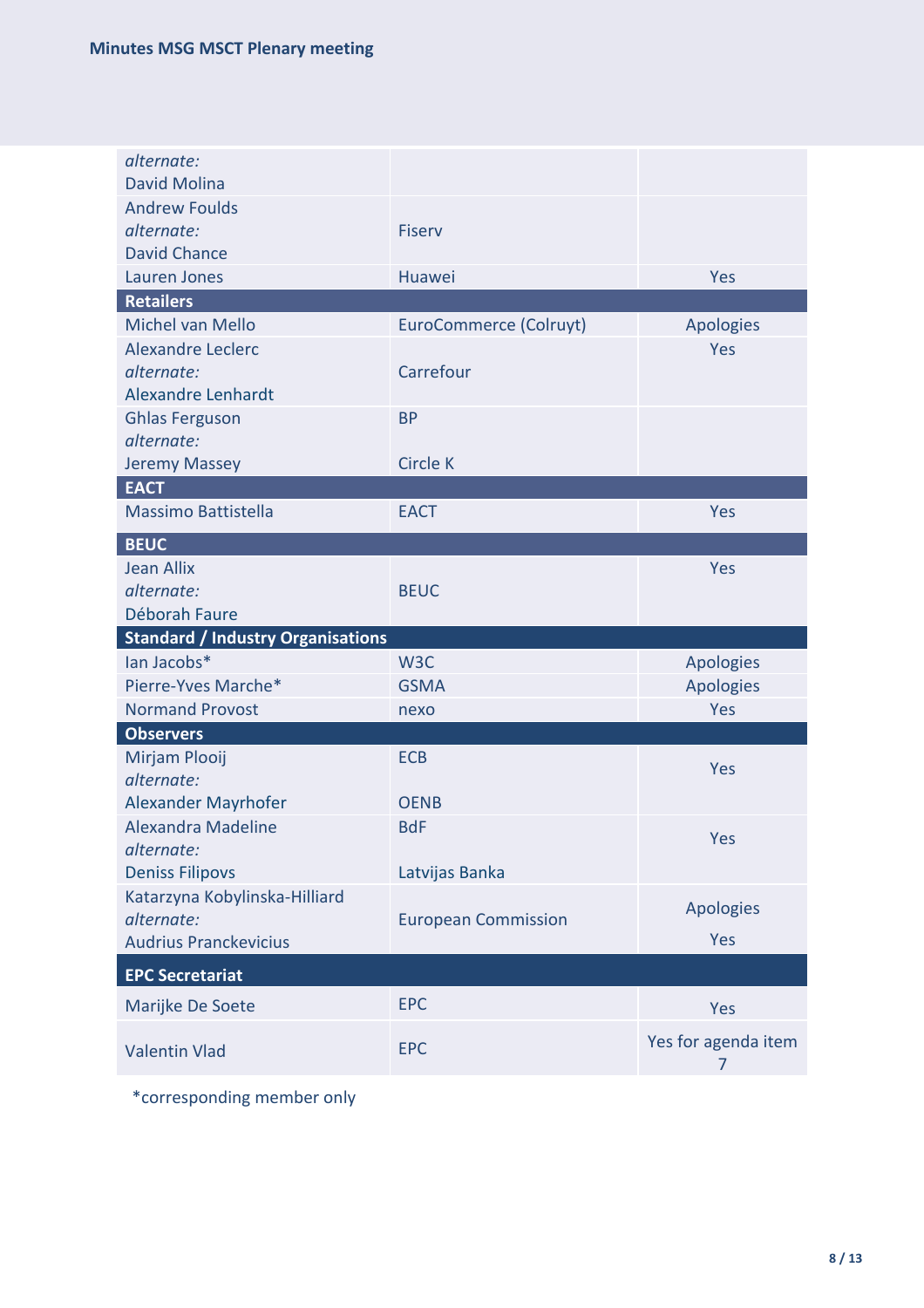## **Annex 2: Action points**

| Ref. | <b>Action</b>                                                                                                                         | <b>Owner</b>                | <b>Status/Due date</b>                                                  |
|------|---------------------------------------------------------------------------------------------------------------------------------------|-----------------------------|-------------------------------------------------------------------------|
| 2.5  | To add a re-discussion on one-leg<br>transactions once clarified by the SEPA SCT<br>schemes to the agenda                             | M. De Soete                 | In due time/Open                                                        |
| 12.7 | To check on the availability of an EMPSA<br>representative for the WS Risk & security                                                 | C. Pirkner                  | By 2 June 2020/Open                                                     |
| 15.2 | To put the issue of a letter to the EDPB (in<br>addition to MSG MSCT 081-20) on the<br>agenda of the next MSG MSCT Plenary<br>meeting | M. De Soete                 | In due time/Postponed<br>till reply received from<br><b>EBA Q&amp;A</b> |
| 24.1 | To set up a coordination meeting between<br>the MSG MSCT and SEPA Payment Access<br><b>Account MSG (SPAA MSG)</b>                     | M. De Soete/ C.<br>Godefroi | In due time Q4 2021                                                     |
| 25.1 | To prepare a status on document<br>ERPB/2020/034 as input to the next<br>coordination call                                            | P. Spittler/M.<br>De Soete  | By 15 September 2021                                                    |
| 25.2 | To distribute the updated presentation MSG<br>MSCT 100-21                                                                             | M. De Soete                 | <b>ASAP</b>                                                             |
| 25.3 | To distribute an overview on the status of<br>the EBA Q&A questions                                                                   | M. De Soete                 | <b>ASAP</b>                                                             |
| 25.4 | To distribute the updated document MSG<br>MSCT 107-21 after the next WS meeting                                                       | M. De Soete                 | By 15 October 2021                                                      |
| 25.5 | To distribute the current document MSG<br>MSCT 054-21 for review to mobile payment<br>service providers in the MSG MSCT               | M. De Soete                 | On 4 October 2021                                                       |
| 25.6 | To distribute the updated document MSG<br>MSCT 054-21 to MSG MSCT Plenary                                                             | M. De Soete                 | After next JTF meeting                                                  |
| 25.7 | To update the MSCT roadmap with changes<br>agreed during the Plenary meeting                                                          | M. De Soete                 | <b>Before next Plenary</b><br>meeting                                   |
| 25.8 | To prepare a draft proposal for MSG MSCT<br>mandate extension to the EPC Board, for<br>review during the next Plenary meeting         | M. De Soete                 | <b>Before next Plenary</b><br>meeting                                   |
| 25.9 | To prepare a consolidated overview of<br>comments received on public consultation<br>MSCT IG (EC269-19v1.14)                          | M. De Soete                 | <b>Before next Plenary</b><br>meeting                                   |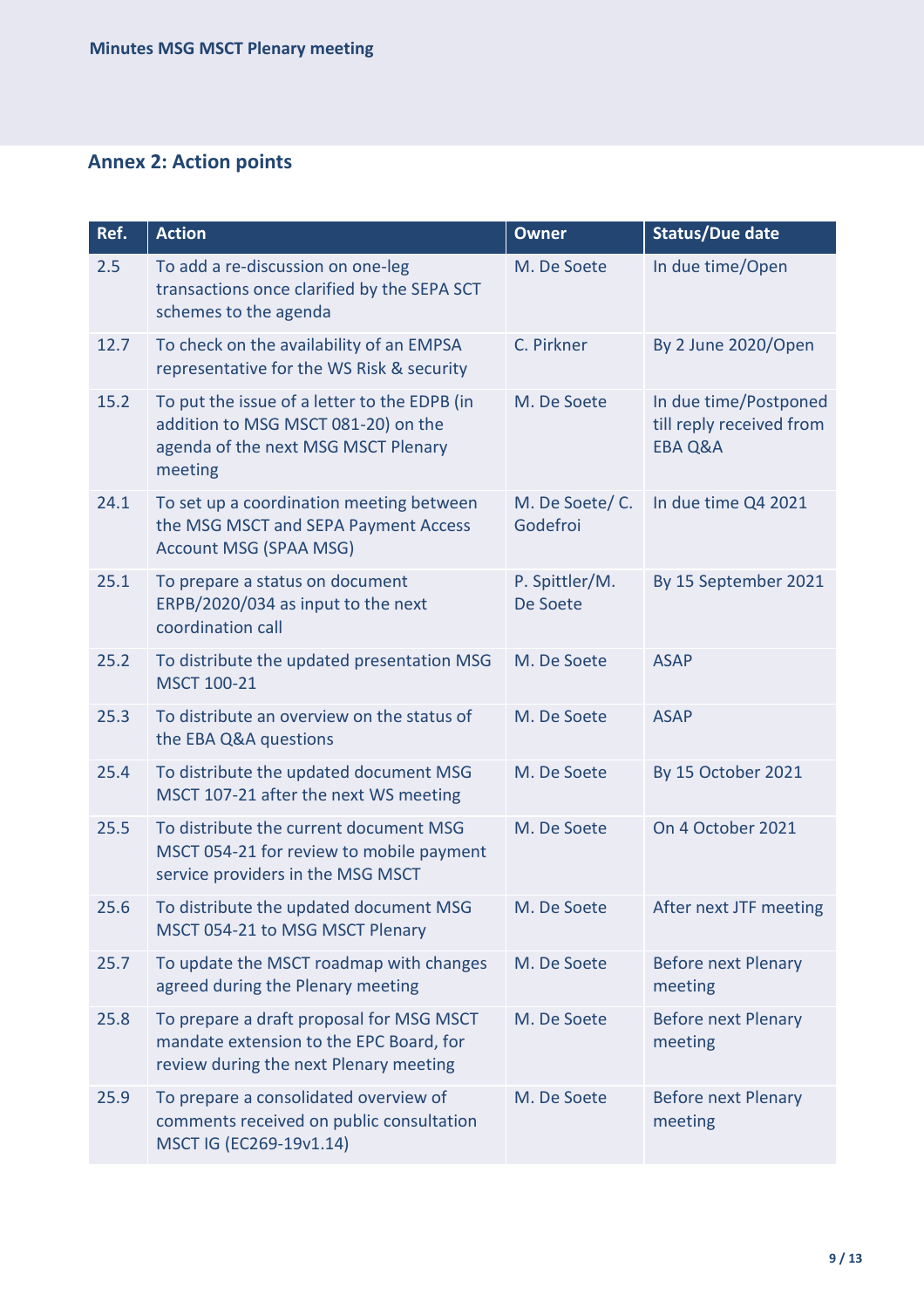# **Annex 3: 2021 Meeting Schedule**

| <b>WS MSCT use cases</b>                                                                                                         | <b>WS Technical</b><br><b>Interoperability</b>         | <b>WS Risk &amp; Security</b>                         | <b>MSG MSCT Plenary</b>                                         |
|----------------------------------------------------------------------------------------------------------------------------------|--------------------------------------------------------|-------------------------------------------------------|-----------------------------------------------------------------|
| Joint meeting WS MSCT use cases and WS<br>technical interoperability<br>Virtual meeting<br>12 January 2021<br>9h00-12h00         |                                                        |                                                       |                                                                 |
|                                                                                                                                  |                                                        |                                                       | <b>Virtual meeting</b><br><b>15 January 2021</b><br>12h30-15h00 |
|                                                                                                                                  | Virtual meeting<br><b>21 January 2021</b><br>13h-16h00 |                                                       |                                                                 |
| Joint meeting WS MSCT use cases and WS<br>technical interoperability<br><b>Virtual meeting</b><br>12 February 2021<br>8h00-11h00 |                                                        |                                                       |                                                                 |
|                                                                                                                                  |                                                        |                                                       | Virtual meeting<br>15 February 2021<br>11h00-14h00              |
|                                                                                                                                  | <b>Virtual meeting</b><br>4 March 2021<br>13h00-16h00  |                                                       |                                                                 |
|                                                                                                                                  |                                                        | <b>Virtual meeting</b><br>8 March 2021<br>10h30-12h30 |                                                                 |
| Joint meeting WS MSCT use cases and WS<br>technical interoperability<br><b>Virtual meeting</b><br>11 March 2021<br>8h30-11h30    |                                                        |                                                       |                                                                 |
|                                                                                                                                  |                                                        |                                                       | <b>Virtual meeting</b><br>22 March 2021<br>13h00-16h00          |
|                                                                                                                                  | <b>Virtual meeting</b><br>13 April 2021<br>13h00-16h00 |                                                       |                                                                 |
|                                                                                                                                  |                                                        | <b>Virtual meeting</b><br>15 April 2021               |                                                                 |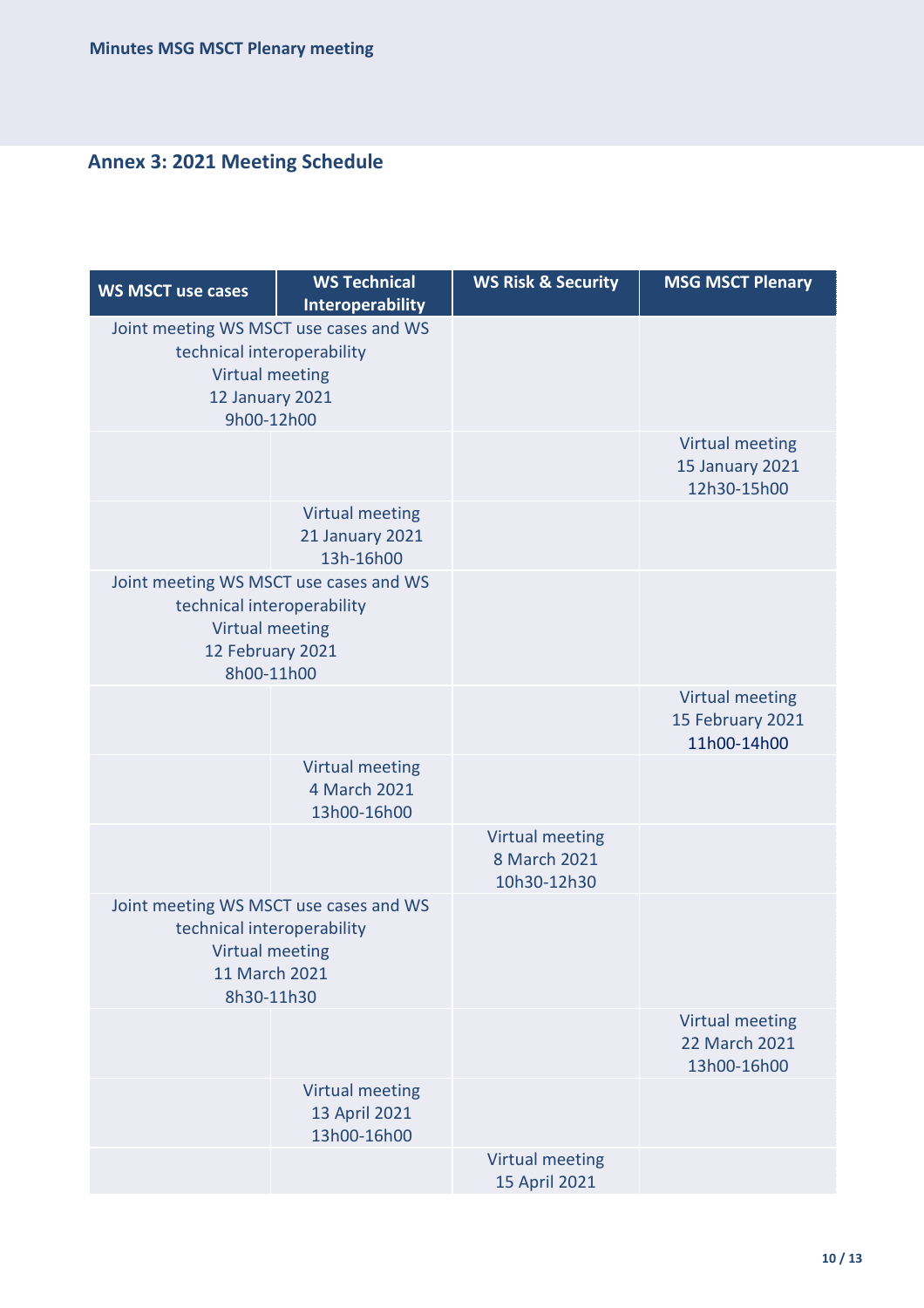|                                                                                                                                | 9h00-12h00                                     |                                                         |
|--------------------------------------------------------------------------------------------------------------------------------|------------------------------------------------|---------------------------------------------------------|
| Joint meeting WS MSCT use cases and WS<br>technical interoperability<br><b>Virtual meeting</b><br>20 April 2021<br>14h00-17h00 |                                                |                                                         |
|                                                                                                                                |                                                | <b>Virtual meeting</b><br>26 April 2021<br>13h00-16h00  |
| <b>Virtual meeting</b><br>18 May 2021<br>12h00-15h00                                                                           |                                                |                                                         |
|                                                                                                                                | Virtual meeting<br>21 May 2021<br>8h00-11h00   |                                                         |
| Joint meeting WS MSCT use cases and WS<br>technical interoperability<br><b>Virtual meeting</b><br>25 May 2021<br>13h00-16h00   |                                                |                                                         |
|                                                                                                                                |                                                | <b>Virtual meeting</b><br>28 May 2021<br>9h00-12h00     |
|                                                                                                                                | Virtual meeting<br>15 June 2021<br>10h00-11h00 |                                                         |
| Joint meeting WS MSCT use cases and WS<br>technical interoperability<br><b>Virtual meeting</b><br>16 June 2021<br>13h00-15h00  |                                                |                                                         |
| <b>Virtual meeting</b><br>21 June 2021<br>9h00-12h00                                                                           |                                                |                                                         |
|                                                                                                                                |                                                | Virtual meeting<br>29 June 2021<br>9h00-12h00           |
|                                                                                                                                |                                                | <b>Virtual meeting</b><br>31 August 2021<br>13h00-16h00 |
| Joint meeting WS MSCT use cases and WS<br>technical interoperability<br>Virtual meeting<br>20 September 2021                   |                                                |                                                         |